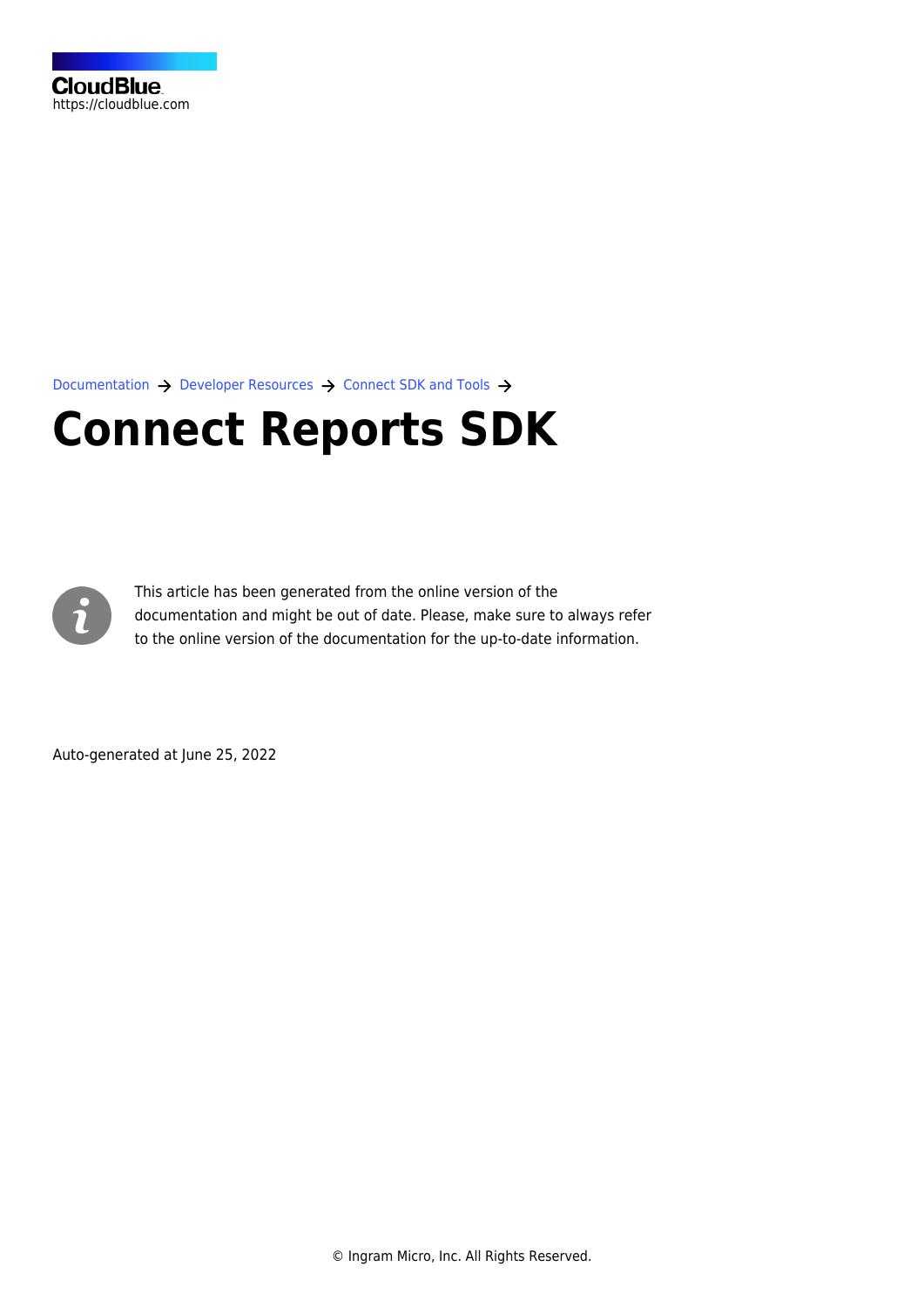### **Overview**

[Connect Reports SDK](https://github.com/cloudblue/connect-reports) provides a set of tools and resources that enables Vendors and Distributors to independently generate custom reports on the CloudBlue Connect platform.

Custom reports allows utilizing any report parameters specified via Connect Report SDK. Therefore, custom reports can provide any required information for export. Additionally, Connect Reports SDK can be used to generate several custom reports at once.

### **Requirements**

### **Python 3.6+**

Make sure that you have a relevant environment to run the Python scripts. It is recommended to use **Python 3.6** or **above**.

#### **[Connect CLI SDK](https://connect.cloudblue.com/community/sdk/cli/)**

Next, it is necessary to deploy Connect Command Line Interface. Refer to the [Connect CLI](https://github.com/cloudblue/connect-cli) GitHub project for more information.

#### **[Python OpenAPI Client](https://connect.cloudblue.com/community/sdk/python-openapi-client/)**

Install and deploy Connect Python OpenAPI Client. It is also recommended to familiarize yourself with the [Python OpenAPI Client](https://connect-openapi-client.readthedocs.io/en/latest/) [documentation](https://connect-openapi-client.readthedocs.io/en/latest/).

#### **[Connect Reports Cookiecutter](https://github.com/cloudblue/connect-report-python-boilerplate)**

Furthermore, deploy Cookiecutter for Connect Reports to bootstrap your project and to simplify your test operations and GitHub integrations.

### **Report Parameters**

The following table introduces all available report parameter types, provides their examples and contains their overview. Place a required parameter within your **parameters** array from the **reports.json** file. Thereafter, code your specified parameter within the **entrypoint.py** file.

| <b>Type</b> | <b>Example</b>                                                                                                                                               | <b>Overview</b>                                                                                                                |
|-------------|--------------------------------------------------------------------------------------------------------------------------------------------------------------|--------------------------------------------------------------------------------------------------------------------------------|
| "product"   | "id":"product",<br>"type":"product",<br>"name": "Product list",<br>"required":true,<br>"description": "Select the products you<br>want to include in report" | This parameter type represents your product<br>list. Use the provided example to include<br>specified products to your report. |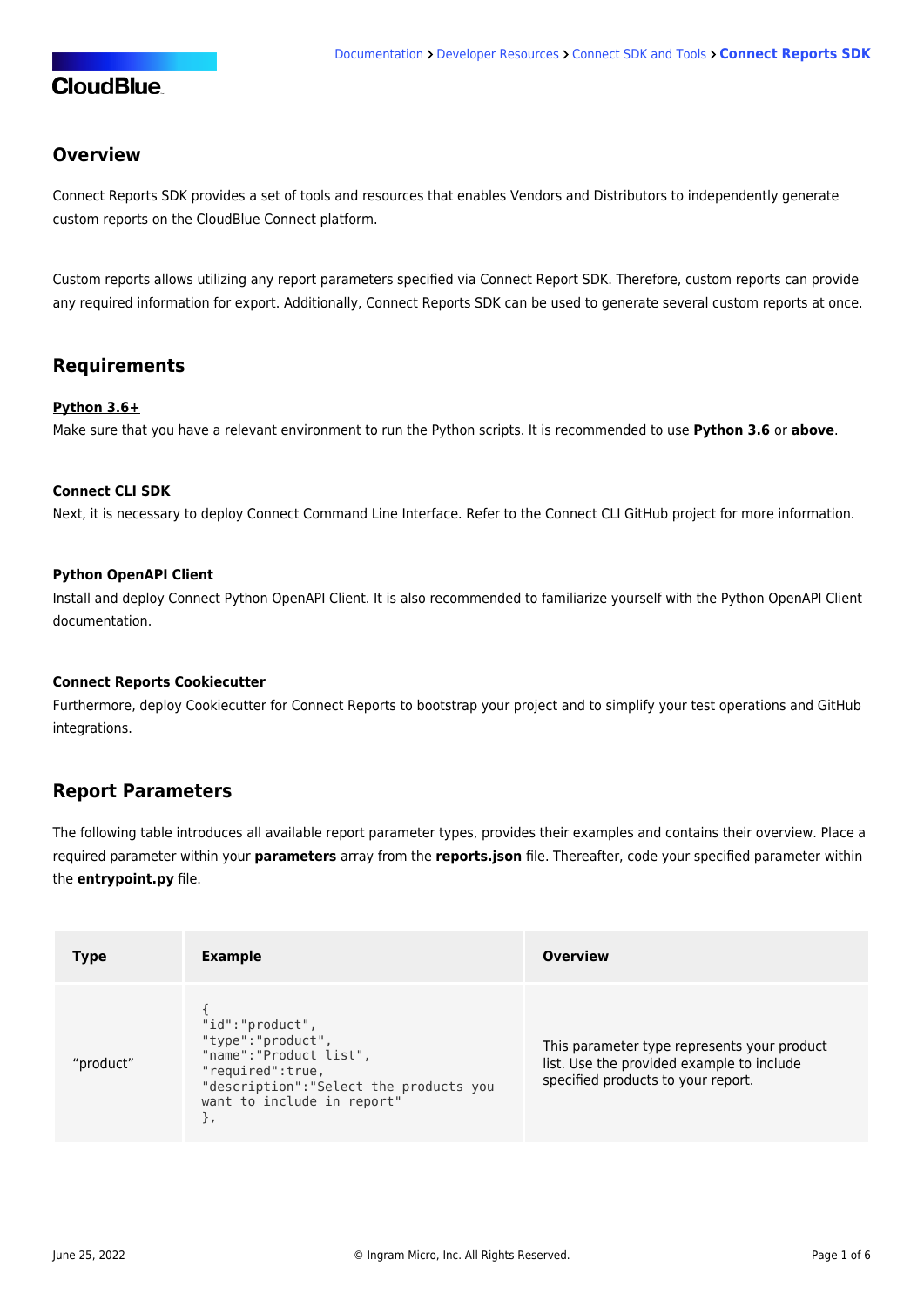| "marketplace" | "id":"mkp",<br>"type": "marketplace",<br>"name": "Marketplaces",<br>"required":true,<br>"description": "Select the marketplaces<br>you want to include in report"<br>}, | This parameter type defines your marketplaces.<br>Include specified marketplaces to your report by<br>using this example.                                                                                            |
|---------------|-------------------------------------------------------------------------------------------------------------------------------------------------------------------------|----------------------------------------------------------------------------------------------------------------------------------------------------------------------------------------------------------------------|
| "hub"         | ₹<br>"id":"hub",<br>"type": "hub",<br>"name": "Hubs",<br>"required":true,<br>"description": "Select the hubs you want<br>to include in report"<br>},                    | This parameter type represents your hub list.<br>Include selected hubs by using the provided<br>example.                                                                                                             |
| "date_range"  | "id":"date",<br>"type": "date_range",<br>"name": "Report period",<br>"description": "Provide the time period<br>to create the report",<br>"required": true<br>ł         | This parameter type is used to define your<br>report date range. Specify your start date and<br>end date by using this parameter type. Use the<br>provided example to include and specify your<br>report date range. |
| "date"        | "id":"date",<br>"type": "date",<br>"name": "date",<br>"required":true,<br>"description": "Select the date you<br>want"<br>},                                            | This parameter type is used to specify your<br>report date. Include a date parameter by<br>following the provided example.                                                                                           |
| "object"      | "id":"object",<br>"type":"object"<br>"name":"object",<br>"required":true,<br>"description": "give me a json object"<br>},                                               | Use this parameter type to include a JSON<br>object.                                                                                                                                                                 |
| "single line" | "id":"single line",<br>"type":"single_line",<br>"name":"Single line",<br>"required":true,<br>"description": "Tell me how you feel<br>today in 1 sentence"<br>},         | Include a single line by using this particular<br>parameter type.                                                                                                                                                    |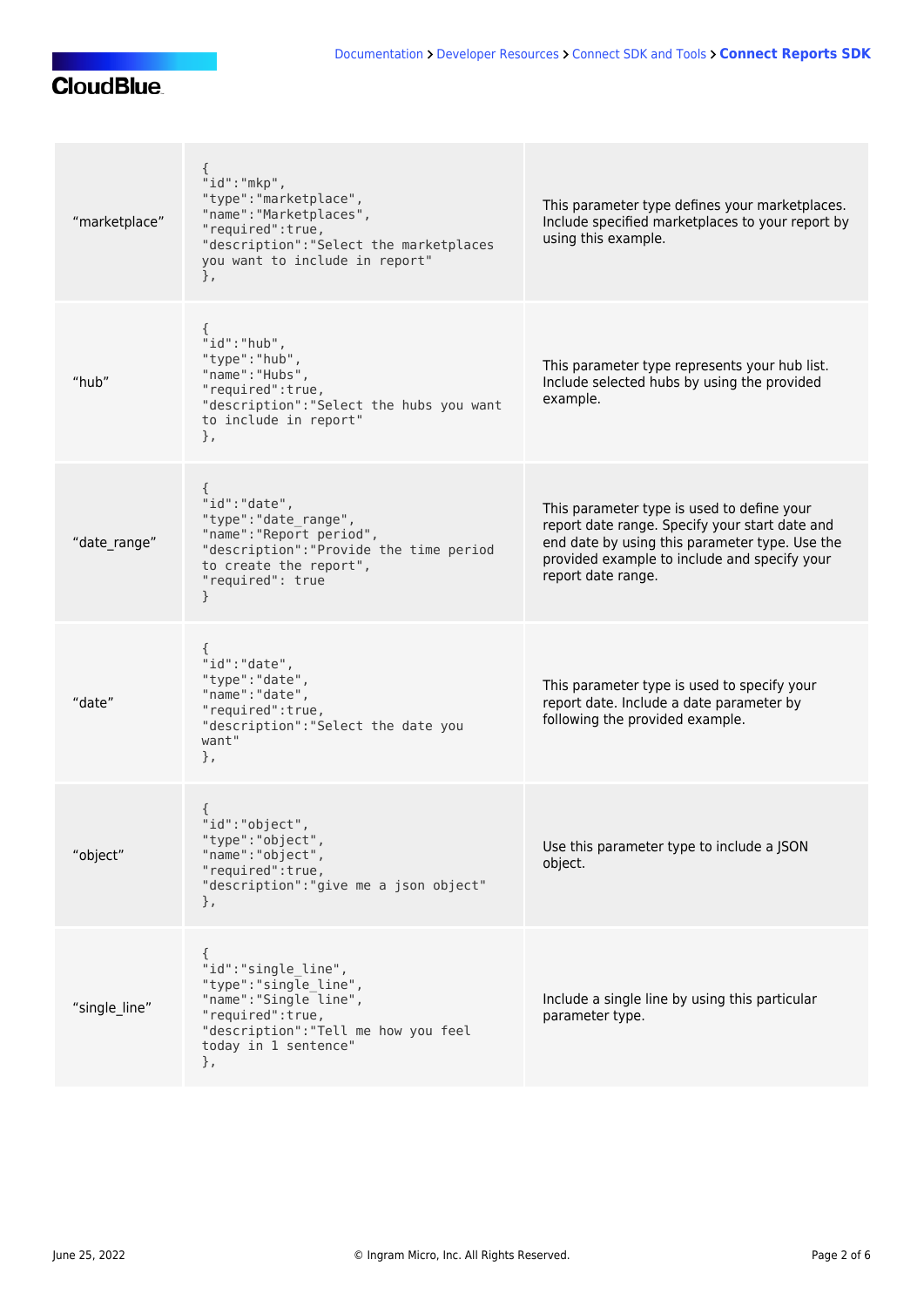| "checkbox" | €<br>"id":"rr type",<br>"type":"checkbox",<br>"name": "Types of requests",<br>"required":true,<br>"description": "Select the type of<br>requests you want to include in<br>report",<br>"choices":[<br>€<br>"value": "setup",<br>"label": "Setup"<br>},<br>€<br>"value": "update",<br>"label": "Update"<br>}                                                                                                                                                                                         | This parameter type allows utilizing checkboxes.<br>Thus, by using these checkboxes, you can<br>include specific information within your report.<br>Define your checkboxes within the choices<br>array.<br>The provided example showcases how to<br>include tier configuration requests and<br>setup/update checkboxes to a report. |
|------------|-----------------------------------------------------------------------------------------------------------------------------------------------------------------------------------------------------------------------------------------------------------------------------------------------------------------------------------------------------------------------------------------------------------------------------------------------------------------------------------------------------|-------------------------------------------------------------------------------------------------------------------------------------------------------------------------------------------------------------------------------------------------------------------------------------------------------------------------------------|
| "choice"   | "id":"rr_status",<br>"type":"Choice",<br>"name": "Request status",<br>"description": "Select the status of the<br>requests you want to include in<br>report",<br>"required":true,<br>"choices":[<br>"value": "tiers_setup",<br>"label": "Tier Setup"<br>},<br>€<br>"value":"inquiring",<br>"label": "Inquiring"<br>},<br>€<br>"value":"pending",<br>"label": "Pending"<br>},<br>€<br>"value": "approved",<br>"label": "Approved"<br>},<br>€<br>"value":"failed",<br>"label":"Failed"<br>}<br>1<br>} | Include specified information to your report and<br>filter out unwanted data via this parameter type<br>and specified choices. Define your filters within<br>the choices array.<br>The provided example demonstrates how to<br>include fulfillment requests and their available<br>statuses as choices to a report.                 |

Report Parameters

### **Use Case**

The following steps represent Connect Reports SDK usage scenario that showcases custom report creation workflow. A new custom report will be generated by completing the provided steps. This custom report will contain subscriptions (assets) of defined product for specified time period.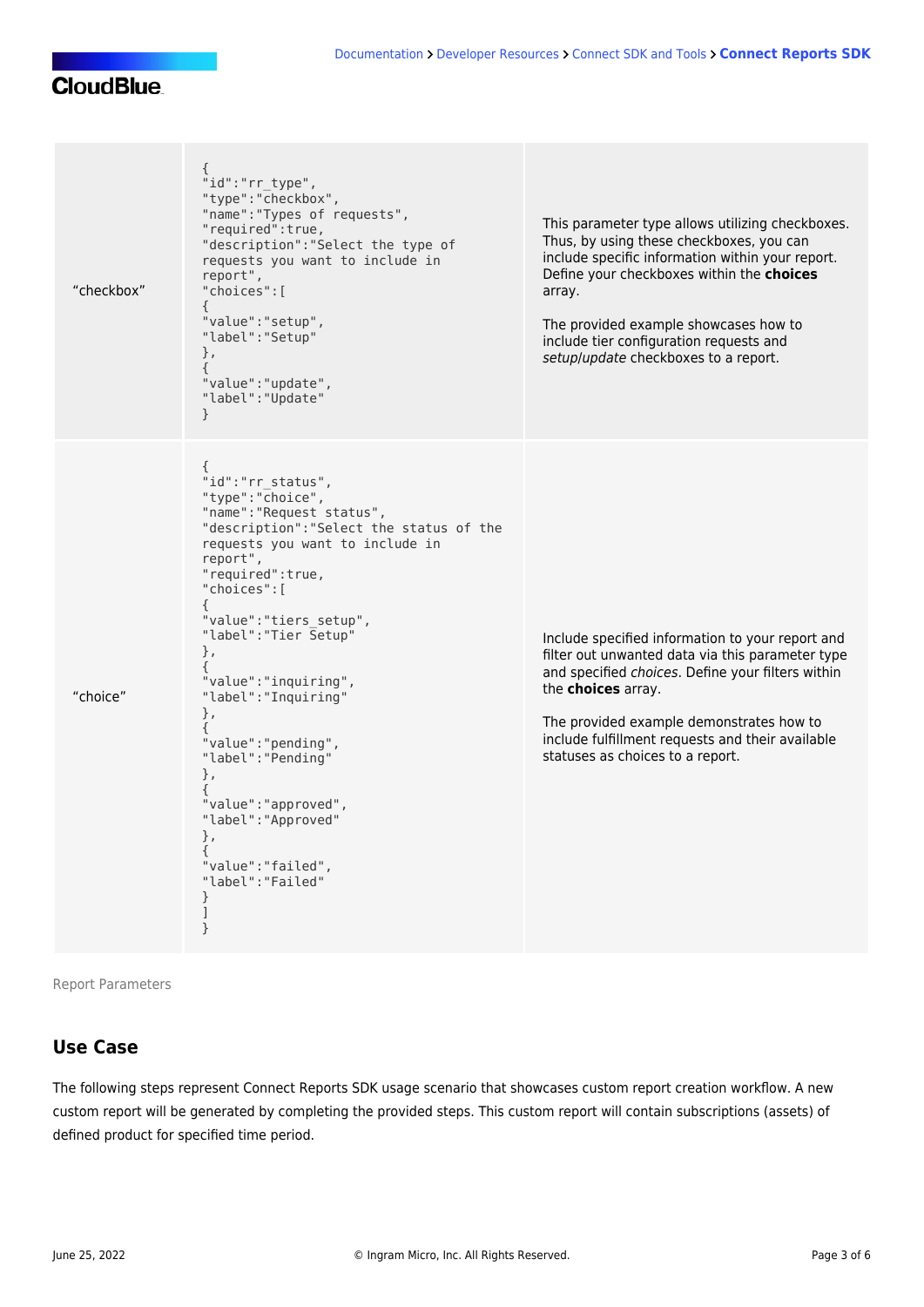### **1. Prepare a project skeleton**

Prepare your project skeleton via the corresponding [Cookiecutter](https://github.com/cloudblue/connect-report-python-boilerplate) command. Make sure that all of the following files are presented:

- $\bullet$  \_init\_\_.py
- entrypoint.py
- readme.md
- template.xlsx

Provide a report spreadsheet template within the **template.xlsx** file. Specify your custom report description in the **readme.md** file. Leave your other files untouched for now.

### **2. Edit the Report file**

Access the provided **reports.json** file and specify your new custom report within this file.

```
{
    "name":"Custom_Project",
    "readme_file":"README.md",
    "version":"1.0.0",
    "language":"python",
    "reports":[
       {
          "name":"tutorial_report",
          "readme_file":"reports/tutorial_report/Readme.md",
          "template":"reports/tutorial_report/template.xlsx",
          "start_row":2,
          "start_col":1,
          "entrypoint":"reports.tutorial_report.entrypoint.generate",
          "audience":[
             "provider",
             "vendor"
          ],
          "report_spec":"1",
          "parameters":[
\{ "id":"date",
                "type":"date_range",
                "name":"Report period",
                "description":"Provide the time period to create the report",
                "required":true
             },
\{
```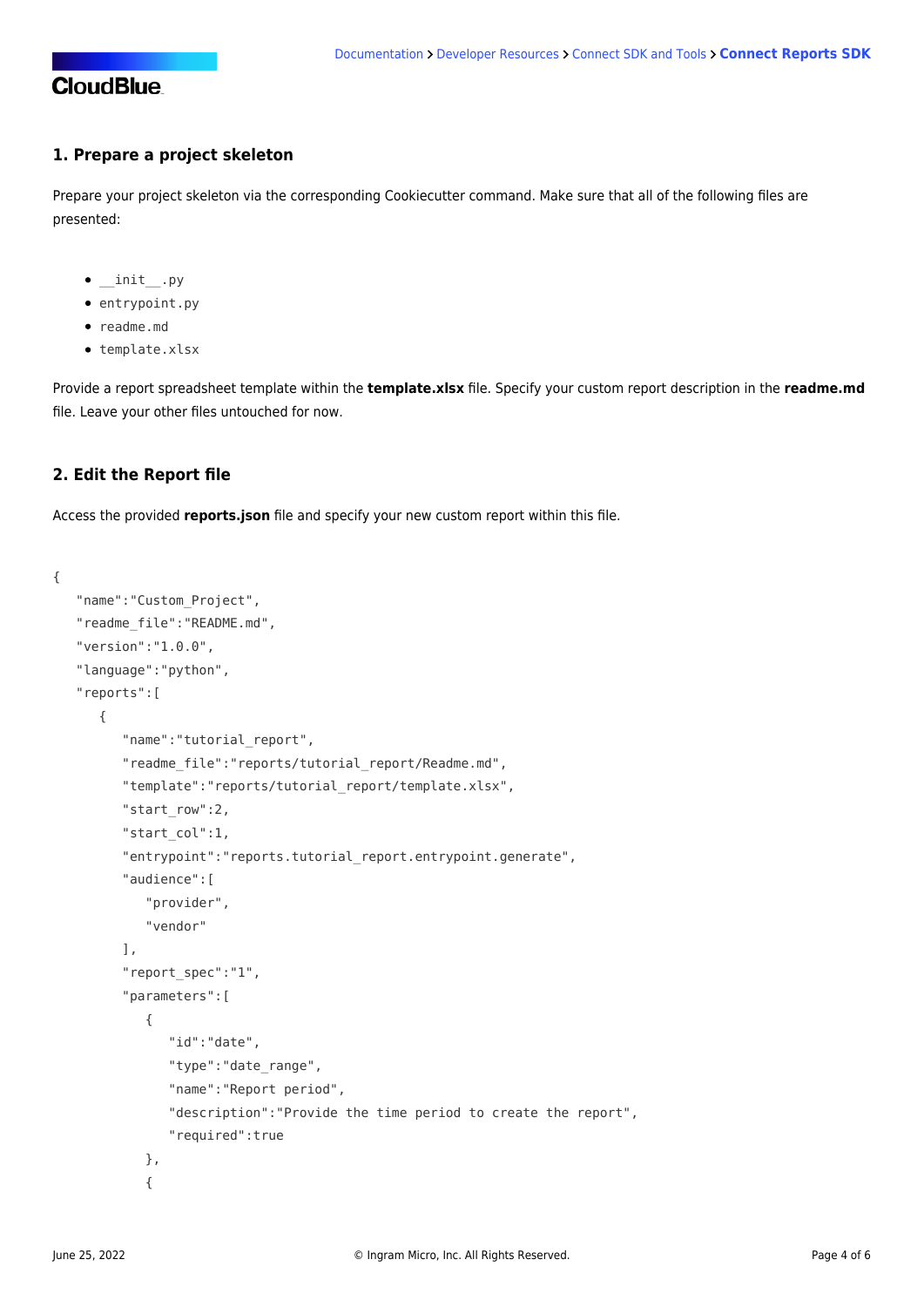```
 "id":"product",
                "type":"product",
                "name":"Product List",
                "description":"Select the products you want to include in report",
                "required":true
 }
          ]
       }
    ]
}
```
- Enter your custom report name within the **reports** array. In this scenario, a custom report with "tutorial\_report" name is created.
- Next, provide the path to your **readme** and **template** files. In this example, a custom report in the tutorial\_report folder is created .
- Specify start row and start column for your report via the "start row" and "start col" attributes.
- Provide your entrypoint as in the following example: "entrypoint":"reports.{your\_report\_name}.entrypoint.generate"
- Define your Vendor and/or Distributor (Provider) audience for your report within the following **audience** array. In this scenario, both Distributors and Vendors are selected.
- Finally, place required report parameters in the **parameters** array. In this example, the date range and product parameters are presented.

### **3. Edit the Entrypoint file**

Open your created **entrypoint.py** file and specify your **report generate** code within this file. Use the RQL client or string concatenation to successfully create an entrypoint file. In this example, the RQL client is used.

```
import cnct import R
def generate(client, parameters, progress callback)
    rql = R().events.created.at.ge(parameters['date']['after'])
    rql &= R().events.created.at.le(parameters['date']['before'])
    rql &= R().assets.product.id.oneof(parameters['product'])
    requests = client.requests.filter(rql).all()
    total = requests.count()
   counter = 0 for requests in requests:
       yield(
          request['id'],
          request['assets']['id']
       )
       counter +=1
      progress callback(counter,total)
```